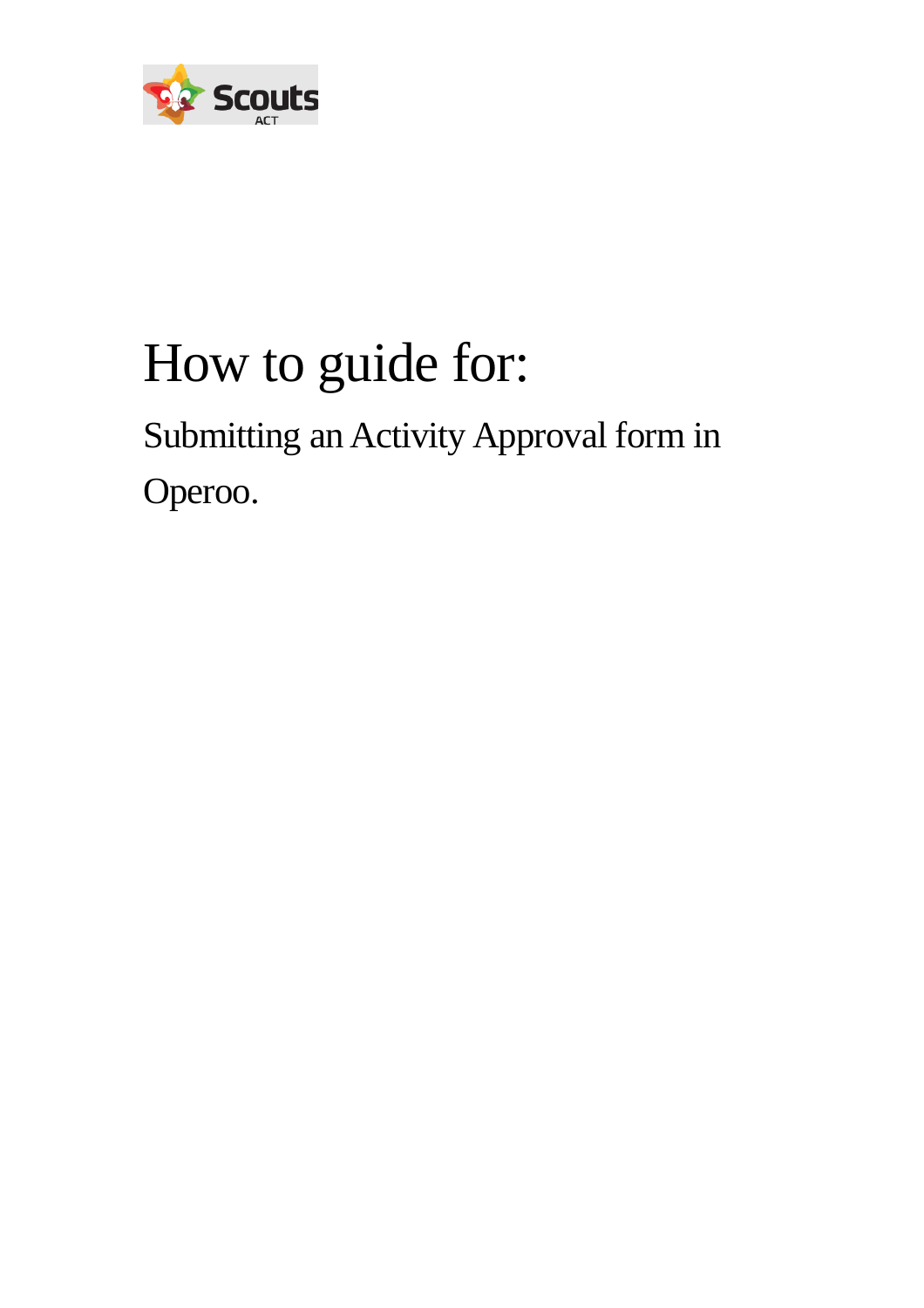

## What does this cover

How a Scout Leader creates and submits the form in Operoo.

# Background Information

- An activity approval form must be submitted and approved before Activity Consent forms can be sent.
- As per current policies, regular Activities are approved by your Group Leader
- Adventurous Activity (AA) are still required to be reviewed by an appropriately qualified AA leader. AA Activities go through a 2-step approval process:
	- o AA qualified leader review
	- o Group Leader approval
- For both types of activities, your nominated Group Leader will do the final approval or return the form with comments.
- Where the activity is either a multi-group or Branch level, the ACC-Group Support or  $ACC-YPR$ replace the approval role of your Group Leader.
- Where you have an event (i.e. Group camp) that may encompass multiple Adventurous Activities, a form needs to be filled out for each activity type (as these will be sent to separately qualified leaders for review).

### What are the steps

#### 1. Login to Operoo

[Go to Operoo website and login using your email/password.](https://groups.operoo.com/users/sign_in)

| $\leftarrow$ $\rightarrow$<br>C<br>groups.operoo.com/users/sign_in |                                                                                                                   | <b>图 ☆ 骨 :</b><br>0 <sub>T</sub>                           |
|--------------------------------------------------------------------|-------------------------------------------------------------------------------------------------------------------|------------------------------------------------------------|
|                                                                    | [1] Apps ( Scouts ACT Office365 ) Operoo M Gmail & Google Drive @ Scouts Members Ar @ ACR Scouts P&P @ Scouts ACT | <b>图 Reading list</b><br>$\rightarrow$                     |
|                                                                    |                                                                                                                   | Home <b>MAR</b> Asia Pacific <b>C</b> Europe <b>EE</b> USA |
|                                                                    | peroo<br>$\rightarrow$<br>Sign in<br>You need to sign in before continuing.                                       |                                                            |
|                                                                    | andrew.gibson@scoutsact.com.au<br>                                                                                |                                                            |
|                                                                    | Sign in<br>Resend Confirmation email<br>Forgot password?                                                          |                                                            |
|                                                                    |                                                                                                                   |                                                            |
|                                                                    | @ Oneroo Ptv Ltd 2022. By signing in you agree to our Terms and Conditions and Privacy Policy                     |                                                            |

#### 2. Browse the activity approval forms

On the top level menu. Select Form Library.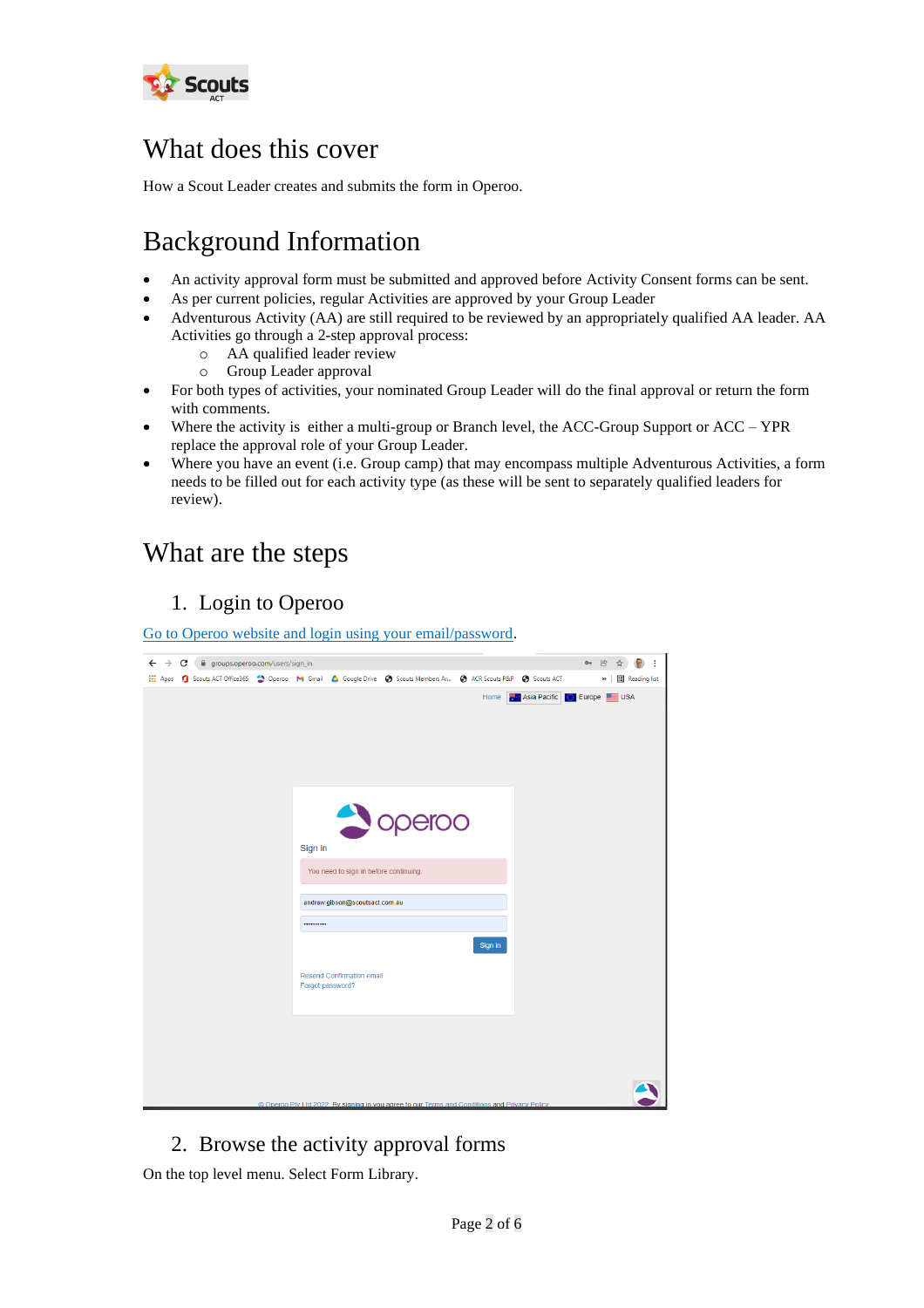

| Operoo Home -<br>⊕                                        | Home | Recent $\epsilon$ | Form Library                                              | $B$ Forms $\sim$ | <b>News</b> | My Account $\sim$ | Help $\sim$ | $\bullet$ Sign Out |
|-----------------------------------------------------------|------|-------------------|-----------------------------------------------------------|------------------|-------------|-------------------|-------------|--------------------|
|                                                           |      |                   | Operoo Home                                               |                  |             |                   |             |                    |
| You have no current requests                              |      |                   |                                                           |                  |             |                   |             |                    |
|                                                           |      |                   |                                                           |                  |             |                   |             |                    |
|                                                           |      |                   |                                                           |                  |             |                   |             |                    |
| <b>Upcoming Events</b>                                    |      |                   |                                                           |                  |             |                   |             |                    |
| <b>Camping at Cottermouth</b>                             |      |                   | <b>Camping at Cottermouth</b>                             |                  |             |                   |             |                    |
| Requested for Test Scout 1<br>29 Jan 2022 to 30 Jan 2022) |      |                   | Requested for Test Scout 2<br>29 Jan 2022 to 30 Jan 2022) |                  |             |                   |             |                    |
| Responded on 11 Dec 2021                                  |      |                   | Responded on 23 Dec 2021                                  |                  |             |                   |             |                    |

Here you can scroll or search for the type of activity you are planning.

| Operoo Home -                                                                                    | ⊕<br>Home                                                                                      | <b>Form Library</b><br>Recent $\sim$                                                 | $e$ Forms $\sim$                                                                              | My Account -<br><b>News</b>                                                                                                                           | Help $\sim$                                                                                                                      | G Sign Out |
|--------------------------------------------------------------------------------------------------|------------------------------------------------------------------------------------------------|--------------------------------------------------------------------------------------|-----------------------------------------------------------------------------------------------|-------------------------------------------------------------------------------------------------------------------------------------------------------|----------------------------------------------------------------------------------------------------------------------------------|------------|
|                                                                                                  |                                                                                                |                                                                                      |                                                                                               |                                                                                                                                                       |                                                                                                                                  |            |
| Search Form Library                                                                              |                                                                                                |                                                                                      |                                                                                               |                                                                                                                                                       |                                                                                                                                  |            |
| Submit New Form for Scouts ACT staff                                                             |                                                                                                |                                                                                      |                                                                                               |                                                                                                                                                       |                                                                                                                                  |            |
| <b>Activity Related Forms</b>                                                                    |                                                                                                |                                                                                      |                                                                                               |                                                                                                                                                       |                                                                                                                                  |            |
| <b>Scouts ACT</b><br><b>Scouts</b>                                                               | <b>Scouts ACT</b><br><b>Scouts</b>                                                             | <b>Scouts ACT</b><br><b>Scouts</b>                                                   | <b>Scouts ACT</b><br><b>Scouts</b>                                                            | <b>Scouts ACT</b><br><b>Scouts</b>                                                                                                                    | <b>Scouts ACT</b><br><b>Scouts</b>                                                                                               |            |
| <b>Andrew Gibson</b><br><b>Activity Approval</b>                                                 | <b>Andrew Gibson</b><br>Adventurous<br><b>Activity Approval-</b><br>Abseiling                  | <b>Andrew Gibson</b><br><b>Adventurous</b><br><b>Activity Approval-</b><br>Alpine    | <b>Andrew Gibson</b><br><b>Adventurous</b><br><b>Activity Approval-</b><br>Archery            | <b>Andrew Gibson</b><br>Adventurous<br><b>Activity Approval-</b><br><b>Bushwalking</b><br>(Difficult,<br><b>Extremely Difficult</b><br>and Untracked) | <b>Andrew Gibson</b><br><b>Adventurous</b><br><b>Activity Approval-</b><br><b>Bushwalking</b><br><b>Tracked</b>                  |            |
| <b>START FORM</b>                                                                                | <b>START FORM</b>                                                                              | <b>START FORM</b>                                                                    | <b>START FORM</b>                                                                             | <b>START FORM</b>                                                                                                                                     | <b>START FORM</b>                                                                                                                |            |
| <b>Scouts ACT</b>                                                                                | <b>Scouts ACT</b>                                                                              | <b>Scouts ACT</b>                                                                    | <b>Scouts ACT</b>                                                                             | <b>Scouts ACT</b>                                                                                                                                     | <b>Scouts ACT</b>                                                                                                                |            |
| <b>Scouts</b><br><b>Andrew Gibson</b><br>Adventurous<br><b>Activity Approval-</b><br>Canoe/Kavak | <b>Scouts</b><br><b>Andrew Gibson</b><br>Adventurous<br><b>Activity Approval-</b><br>Canyoning | <b>Scouts</b><br>Andrew Gibson<br>Adventurous<br><b>Activity Approval-</b><br>Caving | <b>Scouts</b><br><b>Andrew Gibson</b><br>Adventurous<br><b>Activity Approval-</b><br>Climbina | <b>Scouts</b><br><b>Andrew Gibson</b><br><b>Adventurous</b><br><b>Activity Approval-</b><br><b>Cycling Advanced</b><br>(On-road/Off-road)             | <b>Scouts</b><br><b>Andrew Gibson</b><br><b>Adventurous</b><br><b>Activity Approval-</b><br>Cycling Basic (On-<br>road/Off-road) |            |
| <b>START FORM</b>                                                                                | <b>START FORM</b>                                                                              | <b>START FORM</b>                                                                    | <b>START FORM</b>                                                                             | <b>START FORM</b>                                                                                                                                     | <b>START FORM</b>                                                                                                                |            |
| Scouts ACT                                                                                       | Scouts ACT                                                                                     | Scouts ACT                                                                           | <b>Scouts ACT</b>                                                                             | <b>Scouts ACT</b>                                                                                                                                     | Scouts ACT                                                                                                                       |            |
| <b>Scouts</b><br><b>Andrew Gibson</b>                                                            | <b>Scouts</b><br><b>Andrew Gibson</b>                                                          | <b>Scouts</b><br><b>Andrew Gibson</b>                                                | <b>Scouts</b><br><b>Andrew Gibson</b>                                                         | <b>Scouts</b><br><b>Andrew Gibson</b>                                                                                                                 | <b>Scouts</b><br>Androw Gibcon                                                                                                   |            |

#### 3. Fill out the form

Once the correct form is located, click the Start Form button and fill out the form.

Points to note include:

- The header of the form includes important information related to this form.
- Most questions are common across each of the forms, however some include questions specific to that activity (see below).
- A risk assessment template is provided in each form. If you need this, please download file in and reattach.

#### 4. Select approvers for your form

At the bottom of your form, you will see the list of approvers.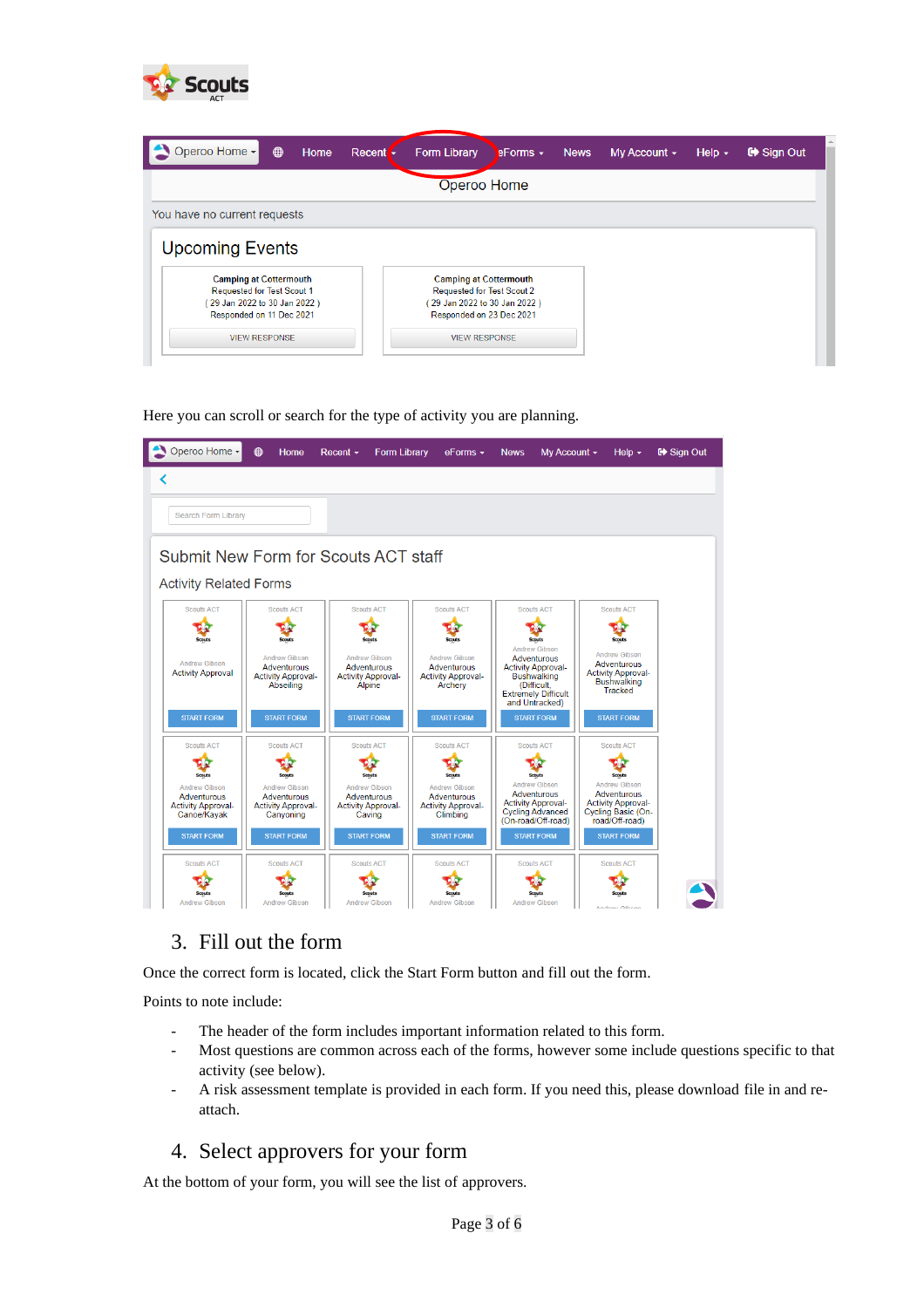

If this is a normal activity, select your Group Leader from the list.

If this is an Adventurous Activity form, you will also have to select from amongst the listed AA qualified leaders to conduct their initial review. As a general note, you should contact the AA qualified leader prior to filling out this form to ensure their availability.

If the person filling out the form is an AA qualified leader, they can select themselves to review/approve this stage.

If a listed AA qualified leader is also a Group Leader, the same person can be selected to approve both steps.

#### 5. Save or submit your form

Once the form is filled out you have the choice to save the form and complete at a later time.

If you save, this will be accessible in the Form Library – Saved Submissions section (just scroll to bottom of the page).

#### **Saved Submissions**



If you have completed the form, hit Submit.

Once the form has been approved (or rejected), you will receive a confirmation email or further instructions.



This form can then be accessed at any time in the Form Library – My Submissions section.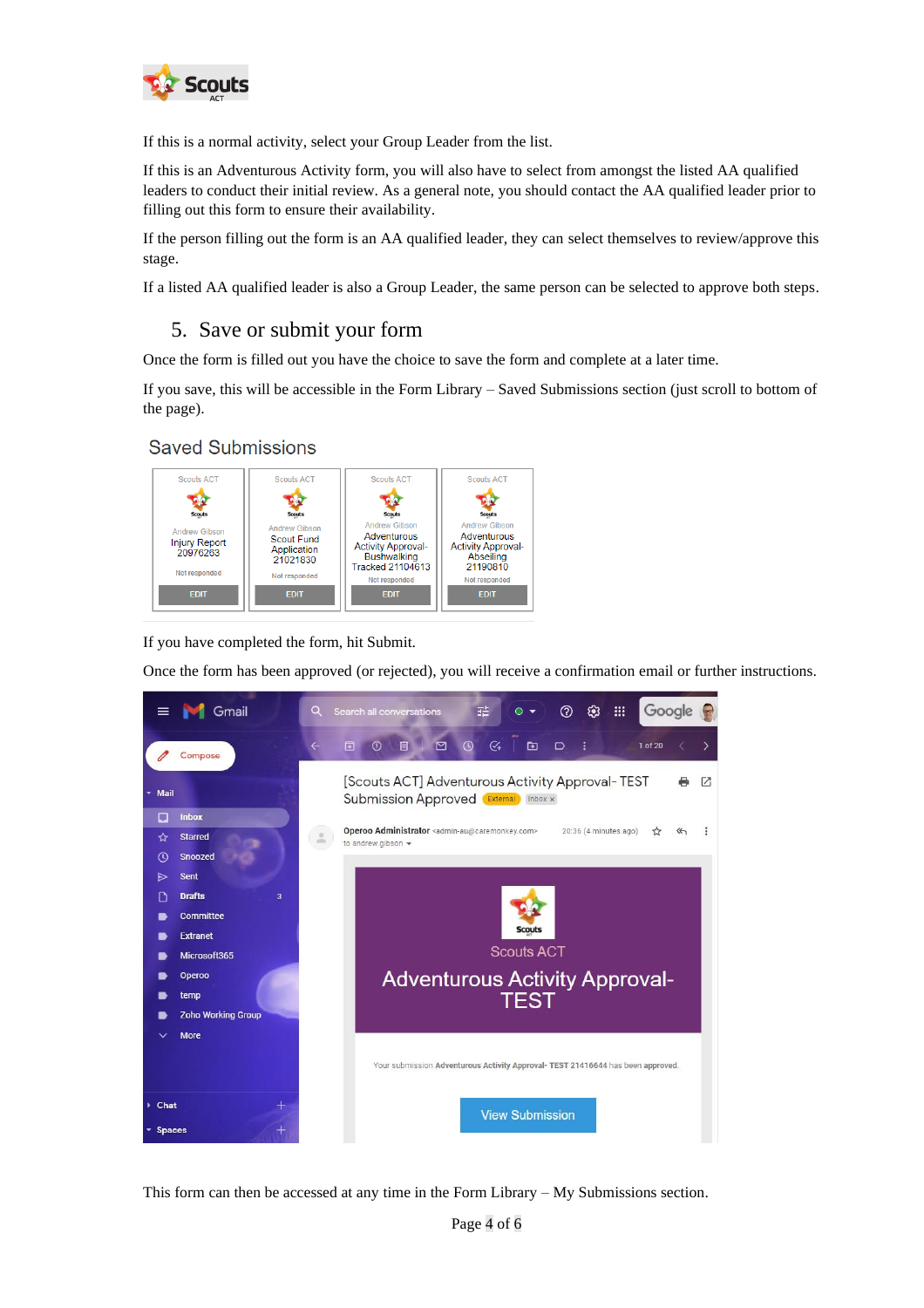



Once approved, you can then create and send out the Activity Consent form.

#### 6. What to do with a Rejected form

If your form was rejected, it will require further revision and/or input. To view comments made by the approver (or reviewer) you can access this form via the email link "View Submission".



Clicking on this link will bring up the form for you to review any comments.